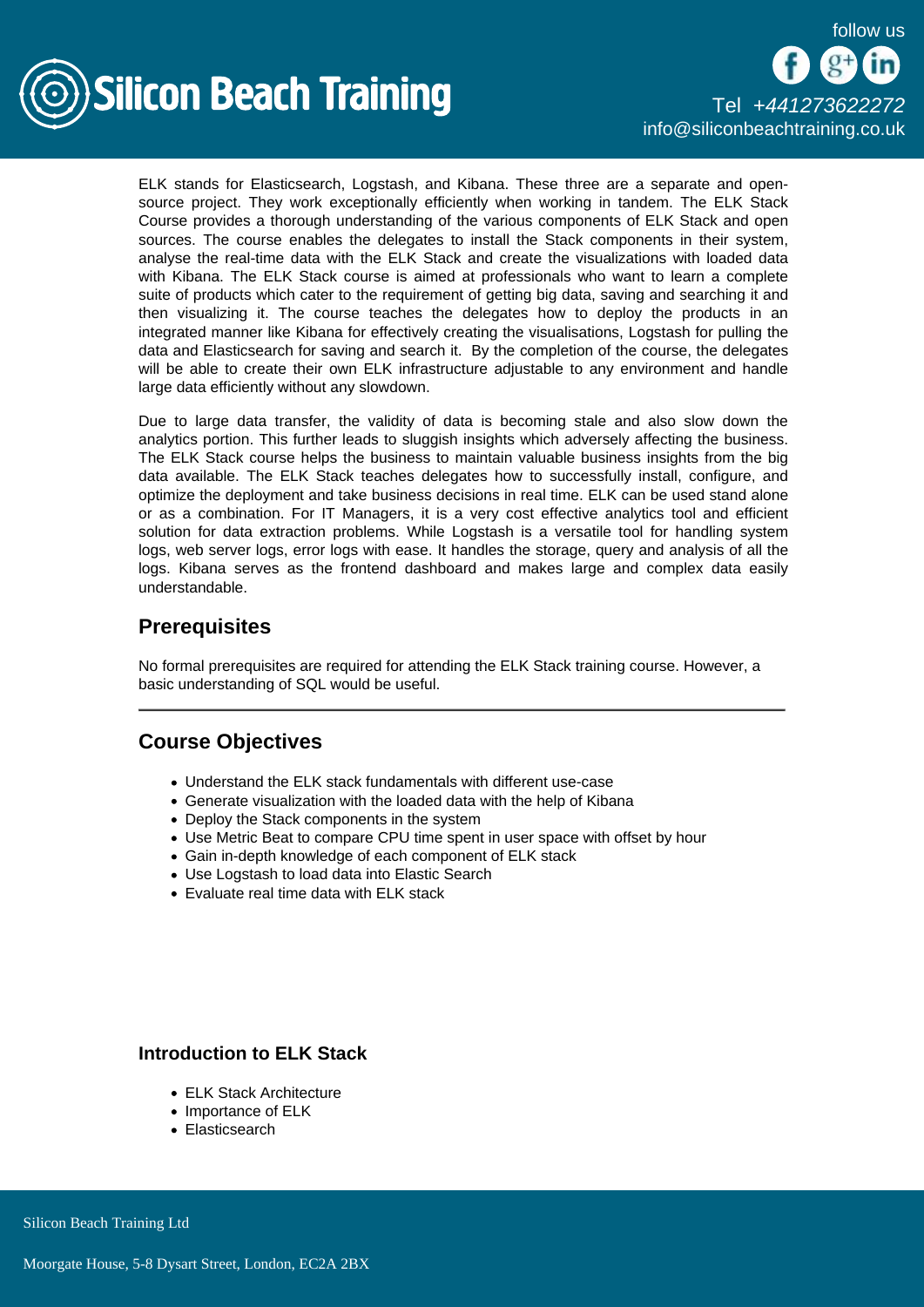# **Silicon Beach Training**

[Tel +44](tel:+441273622272)1273622272 [info@siliconbeachtraining.co.uk](/var/www/html/siliconbeachtraining.co.uk/public/mailTo:info@siliconbeachtraining.co.uk)

- Logstash
- Kibana
- ELK vs Splunk
- Advantages and Disadvantages of ELK Stack

# Installing ELK

- Environment Specifications
- Java and Elasticsearch Installation
- Logstash, Kibana and Beats Installation

#### **Elasticsearch**

- Basic Concepts Documents, Types, Mapping, Shards and Index
- Queries Boolean Operators, Fields, Ranges and URI Search
- REST API
- Plugins

#### Logstash

- Configuration
- Pitfalls

#### Kibana

- Kibana Searches
- Visualisations
- Dashboards
- Kibana Elasticsearch Index

#### **Beats**

- Configuration
- Modules

### ELK in Production

- Monitor Logstash/Elasticsearch Exceptions
- ELK Elasticity
- Security
- Maintainability
- Upgrades